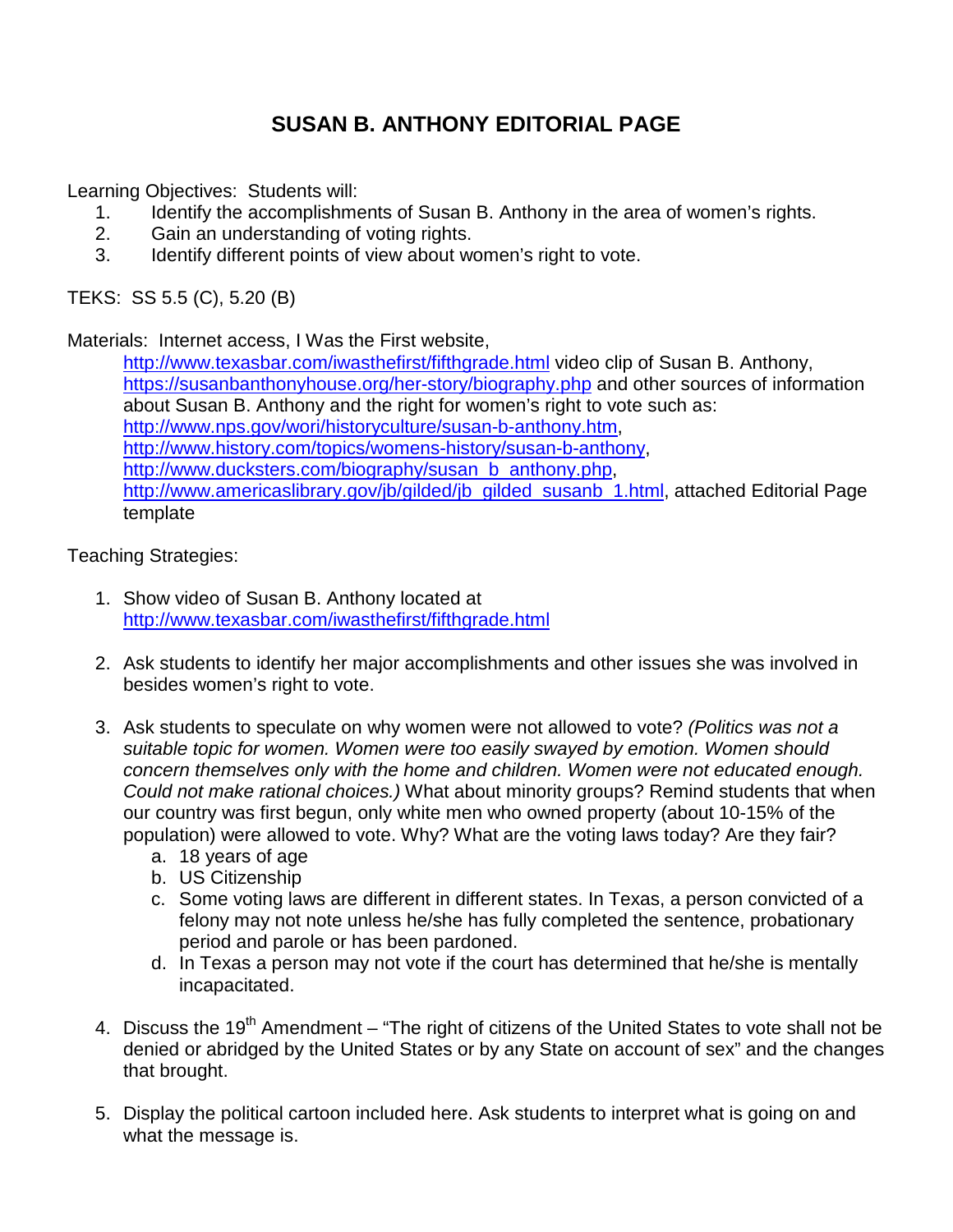- 6. Five websites are listed above through which students may learn more about Susan B. Anthony.
- 7. Assign each student one or two of the sites to read and take notes from. (Optional: Make copies from these sites to hand to students to study and learn from.)
- 8. Put students in groups of four to complete the Editorial Page. Each student will complete two segments of the page. Encourage students to include as much information as possible. Another option would be to duplicate the sections on a piece of chart paper, so that the groups could more easily display their work.
- 9. Groups may explain/read their work to the class.
- 10.Conclude by asking students to write or discuss why it is/is not important to vote in today's elections.

Extension for G/T Students may research and create a timeline showing all the voting rights legislation, including 1870, 1920, 1924, 1960, 1964, 1965, 1970, 1971, and 1975.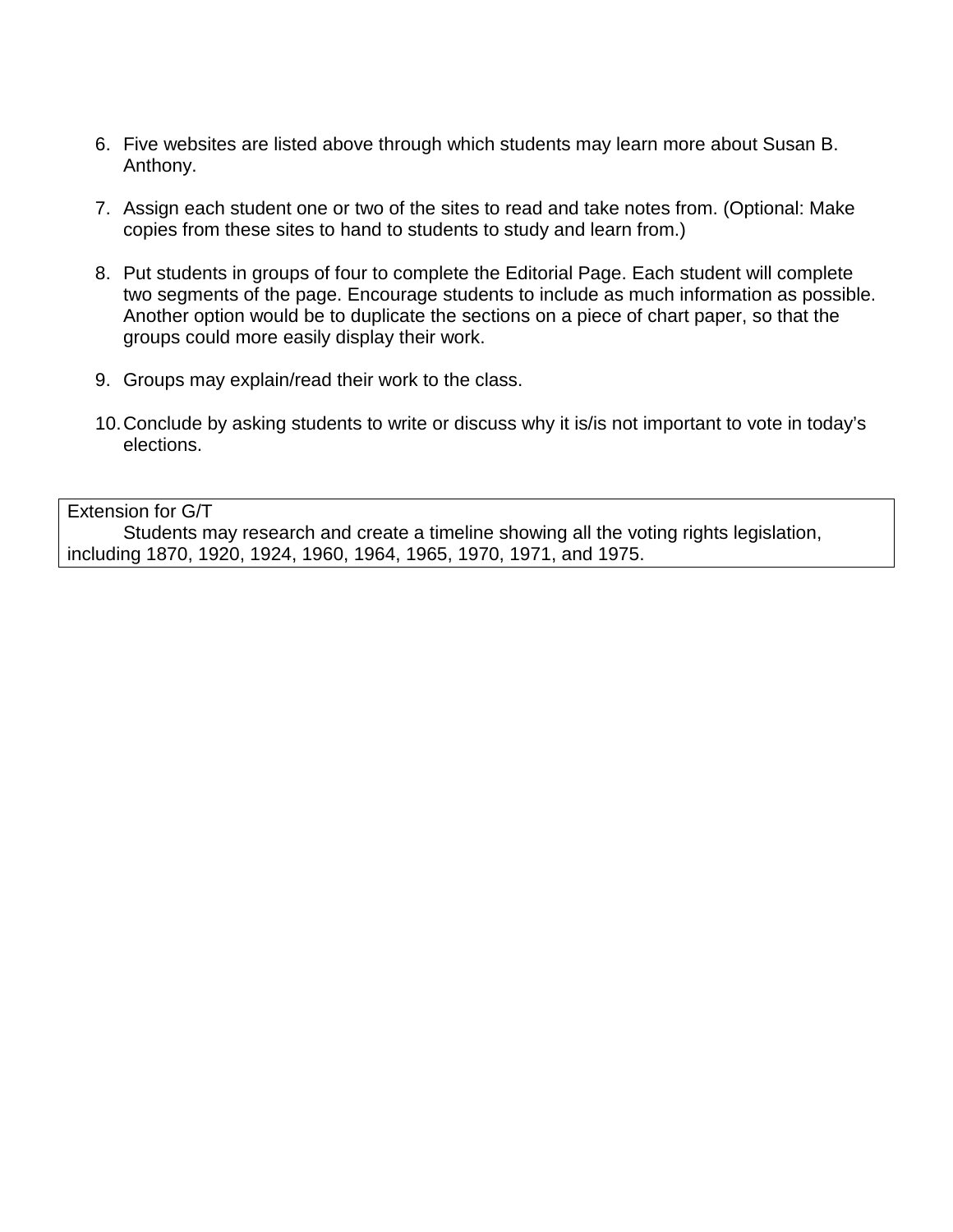

This cartoon shows Susan B. Anthony chasing after President Grover Cleveland in her fight for women's right to vote

CREDIT: Cartoon showing President Grover Cleveland, carrying book "What I know about women's clubs," being chased with an umbrella by Susan B. Anthony, as Uncle Sam laughs in background, 1892-1896. Prints and Photographs Division, Library of Congress. Reproduction Number LC-USZ62-96565.